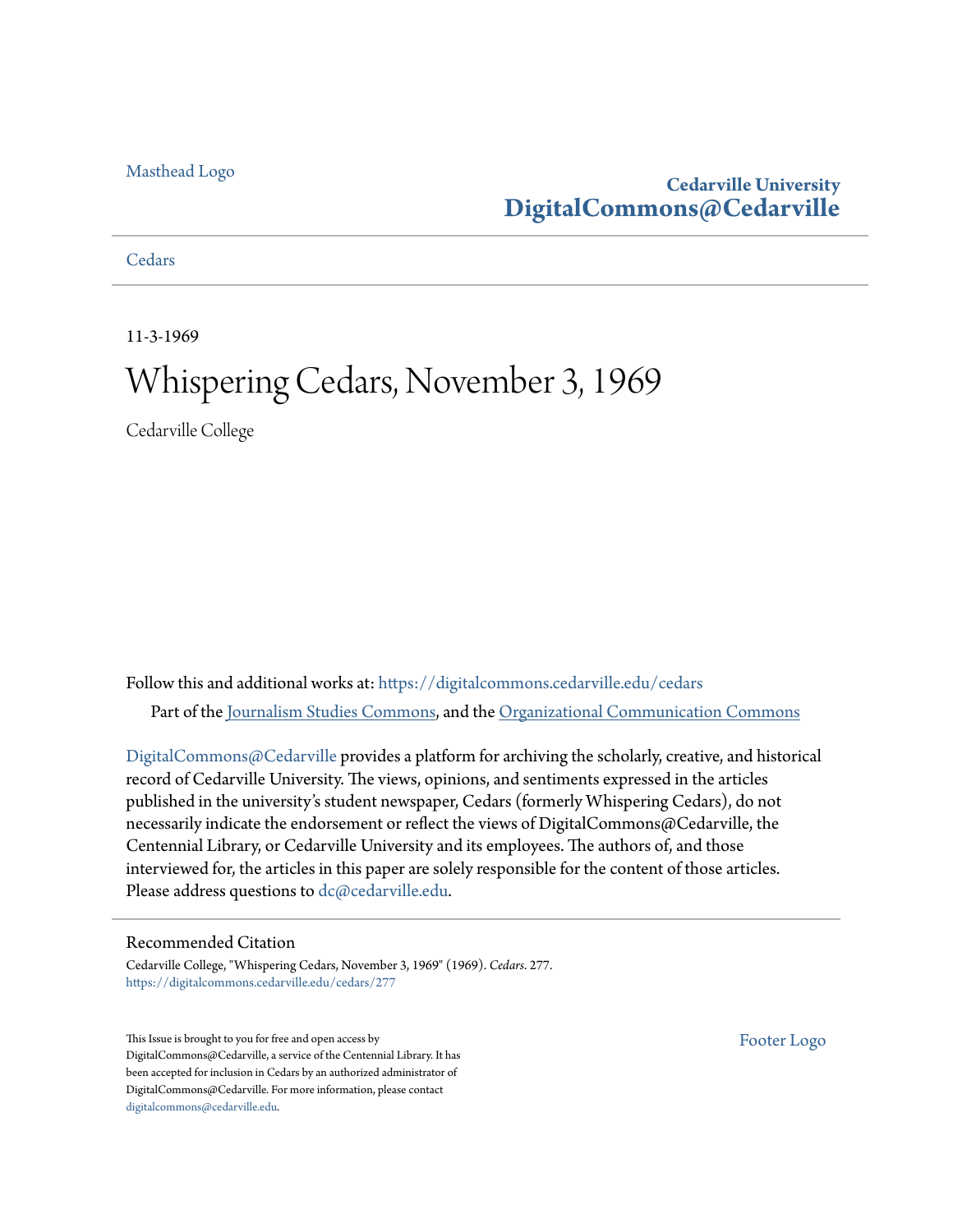# WHISPERING GEDARS

Vol. 20, No. 3

November 3, 1969





Glenda Welch Dave Railsback

### On November 13, 14, and 15 at 7:30 P.M., the Cedarville College dramatics department, under the direction of Mr. John Stockwell, will present its first play of the season, *Angel Street.*  The cost will be \$1.00 for students, and \$1.25 for adults.

This classic melodrama by Patrick IIamilton is the story of the Manninghams of Angel Street. Mr. Manningham is desirous of destroying his wife's sanity, but is thwarted in this by Sargeant Rough. These three characters plus two maids, Nancy and Elizabeth, compose the five major characters. Mr. Manningham is played by Kenneth Dibble, freshman. Junior Glenda Welch was cast as Mrs. Manningham. Dave Railsback, sophomore, plays the part of Sargeant Rough. The parts of Nancy and Elizabeth arc played by freshmen Paula Prater and Diane Lenox.

Even though there are comparatively few major characters in the play, thirty-six people are involved in the production. Set construction is presently going on in the theatre shop.

This year is full of opportunities for campus actors and actresses. In a few weeks there will be tryouts for the one-act studio productions, which pre-

# **Driving Me Insane**

sent an excellent opportunity for cover the cost of the three major experience. There will probably be some twenty roles to be filled. There will also be a readers three performances of one play. theatre production later in the year. And of course, there will be the presentations of *The Late Christopher Bean* in February and *The lmaginery Invalid* in May. Bargain Books are available

for adults, children, students, fac-

sent an excellent opportunity for cover the cost of the three major<br>experience. There will probably plays, or could be used for three be purchased in the cafeteria.<br>be some twenty roles to be filled, seats at one play, or

### "BEYOND GOD'S EARTH"

### ALPHA CHI BANQUET

. Alpha Chi has chosen a heavenly theme for this year's annual banquet. "Beyond Cod's Earth" promises to make November 7 a day to remember.  $\Lambda t$ 5:45 the doors will open to show the gym in dccorc it has never known. The atmosphere will be enhanced by the presence of Mr. Larry Fetzer, astronomer.

This will be a sit-down banquet; you will be waited on. This is only possible through the efficient food service staff under the direction of Mrs. Smith, who is an integral part of AX success.

l.D. cards will be required for contract students. Tickets for non-contract students can be purchased in the cafeteria. The purchase deadline is Thursday, November 6, and the cost will be \$2.50

### *Staff Reflects on Antioch*

Antioch College puts their liberal ideas into action. One idea that has gotten some notice is the co educational dorm situation there. The students seem to be completely behind this innovation. In 1965, the dorms were still separate, but members of the opposite sex could come and go with some limits on time. Now there is complete freedom.

Generally speaking, one floor is for the guys and the next floor 's for the girls, although some dorms are every other room with members of both sexes on the same floor. The trend is leaning toward this every other room situation, and the students are doing all they can to have this situation in all the dorms.

FREEDOM by Dawn Myers

"Born free..." as free as the wind that wafts the leaves, tos sing the shoulder length hair of the bony boy with sun glasses. At Antioch, the people live free.

"By what authority do you have to live, except your own?" Pete contended, "The kind of rules or norms you set for your· self arc what you live by. It's difficult to become an adult with-

FREEDOM HONOR ACCEPTANCE<br>by Dawn Mysrs<br>the Born free..." as free as the "... in hoor preferring one<br>wind that waffs the leaves, tos-<br>another." (Rom. 12:10b) me was the reality of the unpre-<br>sing the shoulder length hair of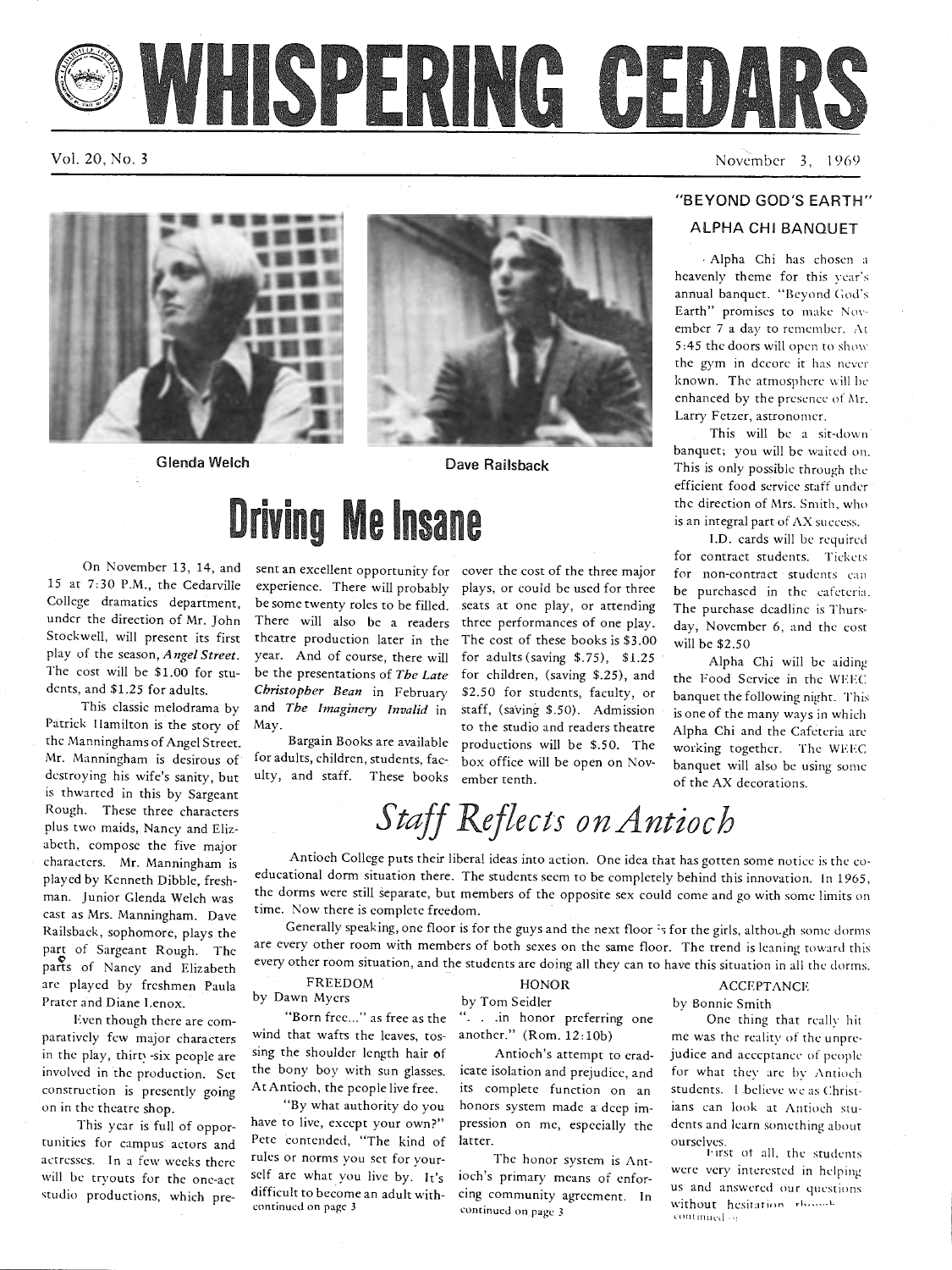*Editorial* 

### "By indignities men come to dignities." *Francis Bacon*

Dignity in man is manifested in a great variety of ways. However, while not all in the following category are to be included, for there are obvious exclusions, there are those whose emotional needs, that is their emerging feelings of insecurity and/or inferiority due to<br>a lack of quantity of quality in ability, are of such immense proportions that human dignity achieved by respectable means is of negative value to them. Indeed, they seek the antithesis of this, their recourse being to some grotesque foolishness loudly enacted before as many as happen to pass innocently into their vocal and visual range. Hapless though they are, these exhibitionists, offending one and all, deem themselves humorous, cuddly, cute, desirable or what-<br>ever and heroically though tragically stive through their graceless shanannigans to wrench from polite society some measure of pseudo-<br>dignity. All these to coat over their insufficiencies.

Christians should shun this form of behavior. They have the greatest equalizer-Christ. Logically, why should Christians embrace such a degradant as the pantomime of "greater" persons? Should not they possess the purest form of human dignity? It seems logical that they should, or why subscribe to the accepted Christian ethic or Christianity in general to begin with? It is not calling for ridicule and charges of *I*ndepreral to begin with charges of *I*ndeprese of *Lypocrisy* if they do not? Dignity, Christian dignity, achieved through Christ, is a desirable and expected goal of Christians, yet do we fulfill this expectation? Who wants to? Should not we all was to super-achieve in this respect? Of course, for the sake of Christ and our testimony of him. So why does a Christian college (administration and student body) subscribing to this ideal also condone certain debasing initiations? Should we not?

### Robert Allen

## **AAES ANALIZE Analized**

Ten thirty closing hours. . . skirt lengths watched. . . mandatory chapel attendance. . . Yes, the 'Ville isn't the only school with such essentials. As Ken, Dave and I walked into the girls' lobby at Malone, our attention was rivited to the familiar looking objects on the desk. Yes, they too had sign in cards.

This was our introduction to two days of fellowship with<br>schools much like our own, schools who had come to participate in<br>the regional conference of the American Association of Evangelical<br>Students. We had much to share a vers sent by Student Council to see if our school should join this group.

AAES is an association of evangelical college and university stu-<br>dent governments. It provides a communication link between these schools concerning newspapers, student government, activities, speakers, academic programs, etc., but more than that it seeks to represent these schools on a national level.

Membership in AAES might be most beneficial to our school if it were limited to idea interaction between these schools. But this is not the case. A great aspiration of AAES is to give evangelical schools a national political voice. This was expressed in the business session as two resolutions were placed before us, one advocating a U.S. withdrawal from Vietnam by 1970 and the other demanding a revision of the draft system. A third one, recognizing the legitimacy of conscientious objection among college students, was brought to the floor and passed.

I agree in large part with these resolutions but see a great danger in expressing these as the voice of evangelical student governments.

### MAKE A DATE by Tom Seidler

One of the most pleasant sights observed by all on our thriving campus is to witness a couple walking together beneath the trees. However, too often I find another sight more com-

Acceptance - continued from page <sup>1</sup> definitely looked different. Here at Cedarville, I'm afraid if an Antioch student walked on campus, we'd all stare at them. and would be on the defense,

Antioch students accept each other and seem to respect and accept others that differ in their ideas. In fact, Antioch students don't seem to have any one general concept of philosophy among themselves, yet their acceptance of each other is a lesson to us.

We are born-again and are in a Christian enviornment. Many times though, we are prejudiced toward other Christians. We won't have much to do with them, because they don't meet our standard of dress or amount of material possession. We may smile and say "hi" or let them sit with us, therefore feeling we've done our Christian duty of loving our brother. In James, we see this very thing and we are warned not to be a respector of persons.

Antioch students, I noticed, aren't ashamed of their stand, as I feel we are sometimes. We act as though we are ashamed of being a Christian. We don't stand up for what we believe and we have something more vital than all the philosophies put together. We have a Person.

It's easy for us to condemn Antioch because of the wide variance of ideas, yet the students there are young people our age who are searching for what we've found.

A Christian institution has overextended her realm of activity when she becomes politically partisian, because she then makes doctrine out of politics and has prostituted her message to a world in need of Christ. Certainly it is her part to pray for our government but what lies beyond this is dangerous even if she advocates peace with honor in Vietnam.

This is one concrete reason why Cedarville College should not ally herself with AAES. If she is invited to further meetings, though, her attendence would benefit her greatly.

mon, that of seeing so many girls going to a banquet, artist series, or other activity without an escort.

What are the reasons why more young men do not date? In forming an opinionaire, I found these reasons. First, many boys are bashful and shy, too timid to even talk to girls, let alone ask them for a date. And could not pride be another determining factor? Next, many boys are already "hooked." For other academic young men, girls are the farthest things from boys' minds, that is, right now anyway! One of the major reasons is boys claim that girls create too many problems.

Male scholars, I submit to you "get on the ball." I'm not saying that one should push the Lord's will and guidance in this matter. However, it is of great value and experience to get to know a variety of personalities and individuals. Once passed, college life can never be re-lived. Besides men, that girl who catches your eye just might accept when you ask her for a date. Wonders never cease!

And girls, try to be sweet and friendly. Break down and "live a smile," not only on your face but also in your heart. Another hint ladies: A young man does not want to go up to you and ask for a date when you're always, always with your other <sup>g</sup>irlfriends! Break away and you'll get results.

Christian fellowship is one of the greatest privileges that <sup>a</sup> Christian can enjoy. Remember, (at the beginning anyway) it's just a date!



Any kind of printing done. Discount to students.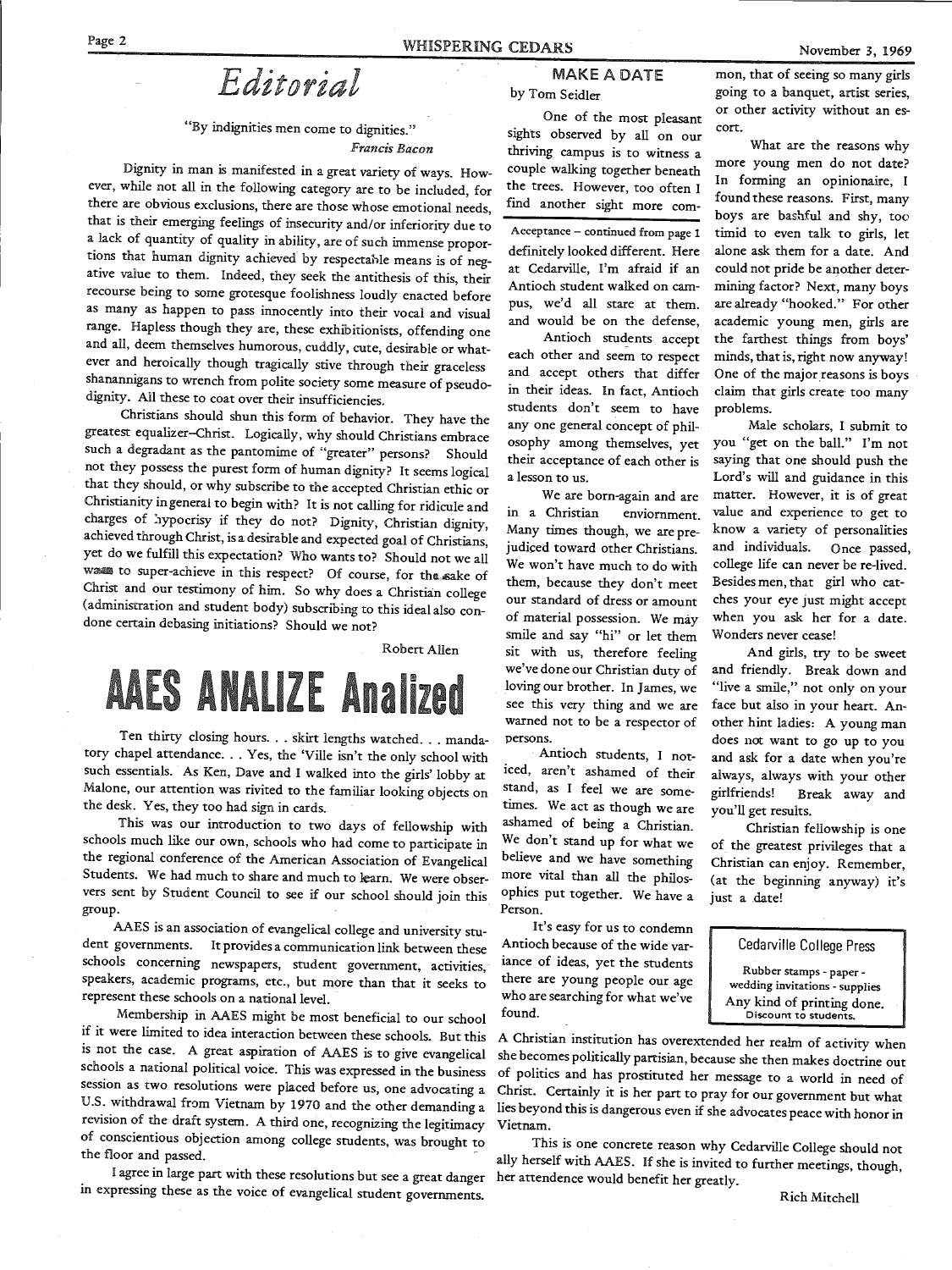### RETREAT TO ADVANCE

FWM (Fellowship for World Missions) does more than read prayer letters! In fact, this past weekend was spent in Sciota Hills for a retreat emphasizing the mission call. Over 30 students were present to hear Mr. Crotts, a missionary to the Hebrews.

FWM wants to become more active even though they meet every day (7:25 in GS 26, if you are interested) and are in charge of the spring missionary conference.



**YOUNG'S** 

JERSEY DAIRY

open 6 a.m. - 10 p.m. every day

1 AlBe Nevith of Yellow Spri

ALL GREEK TO ME

by Judy Leach

By the time you read this article the Gamma Chi Fashion Show will be almost one week into the past. Hopefully you prospective members enjoyed seeing the latest fashions-mostly made by Gamma Chi members-as much as they enjoyed present-

Sigma Delta Kappa, the organization for future Christian education directors and missionaries as well as pastors, is having a hay ride for members and "auxiliary" (as they put it) Oct-

And the Kappa Delta Chi Initiation will be Thursday, Oct-



**Your Nearest Florist** 

#### Freedom - continued from page 1

out a measure of responsibility." That's why there are no dorm mothers or hours.

Down the stairs you wind, out the door of the hall, across the lawn, toward the car. Taking in all your surroundings you wonder, puzzlingly-Freedom?

Honor - continued from page 1 every area, from the classroom to the dormitory hall, each individual takes responsibility, both for she searching for freedom or is it himself and for others, to enforce that she doesn't care?...Or, is it the college standards.

In academics, in class attendance, in scholarship, in dormitory hours, in dating, in library use, in financial obligations, in use of property, in off-campus work and life, the honor system presides. Antioch feels that their rules and regulations are actually a set of personal standards. If the norms of society change, the rules change.

With authority over many situations, the Community Government of Antioch controls much of what happens in campus activities and in decisions of development although the board of trustees have ultimate authority. As one student said, "relitively few explicit agreements exist, however, since we assume that each individual wishes to try to achieve high standards of personal conduct."

Phone 372-9233

Exclusive

Women's Apparel

31 Greene Street

Music

XENIA

You remember Pete saying, "True, we have the person on campus, that true intellectual who is searching, but we are like any other campus. We have a lot of apathy. Many don't care outside of their own lives..."

Something catches your eye, You look. That girl, white, with long brown hair, long beads and no shoes, walking towards me, is like the girl back at the dorm who said, "Mom doesn't care what I

do as long as I don't get addicted or pregnant." Crunch, the dead leaf underfoot crumbled. The wind blew the particles away.